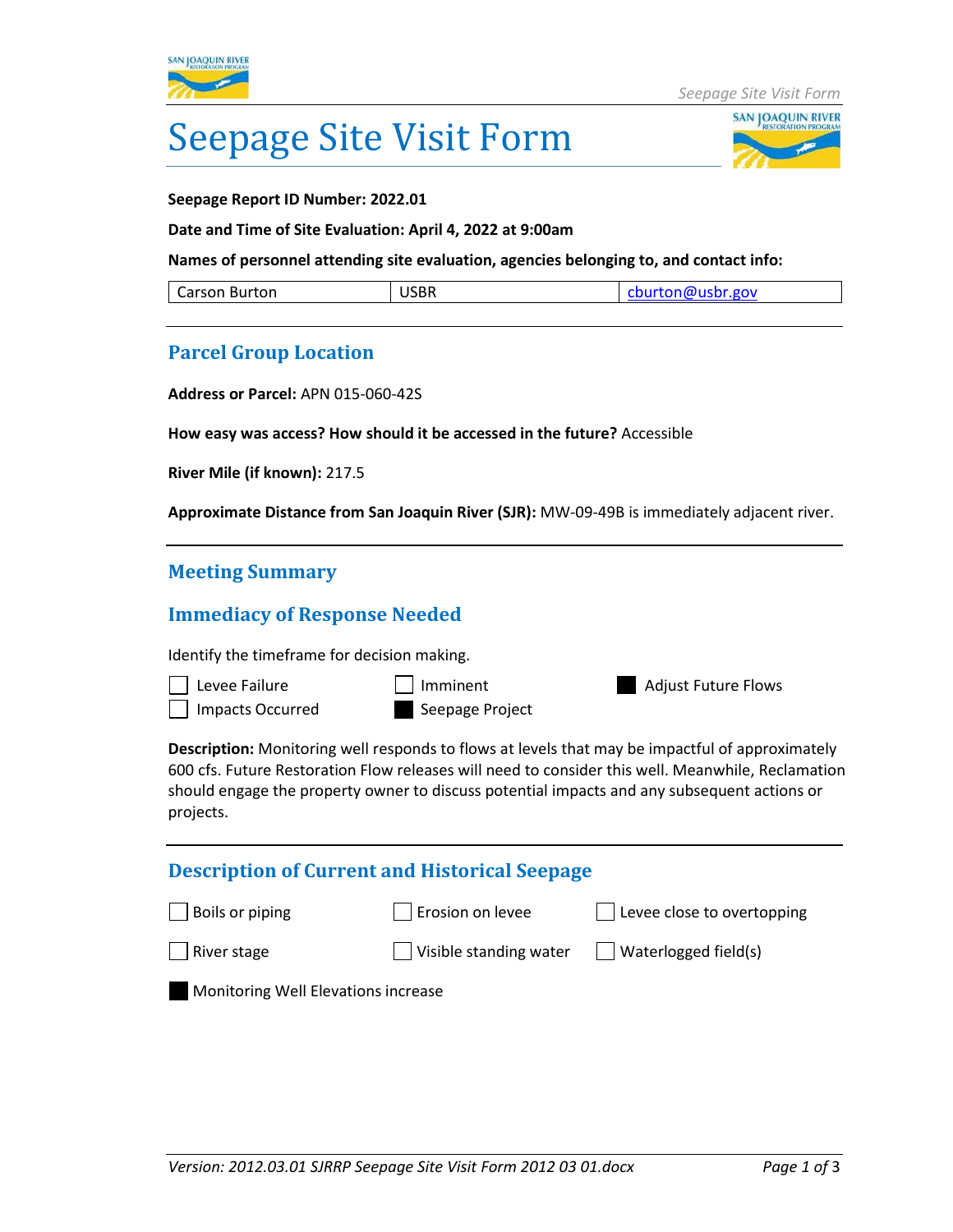

**Description (what observations occurred, distance of seepage from levee toe, GPS coordinates or a map tracing seepage boundaries if current, and what supporting data is available):**

Monitoring well MW-09-49B is outfitted with real-time equipment that indicated a response to increase in releases from Friant Dam for deliveries to the Exchange Contractors that began on April 1, 2022. A Site Visit was conducted on April 4, 2022 in response to the increasing well levels to verify conditions in the field. No visible seepage was observed at the property nor impacts to the planted winter wheat crop. A temporary soil boring in the field indicated the depth to water was approximately 6.0 ft bgs.

## **Type of Potential Future Impact**

|  | Crop impact |
|--|-------------|
|--|-------------|

 $\Box$  Land and Field Access Levee or Structure Integrity

### **Description (extent and magnitude of anticipated impacts including supporting data such as EM probes, crop records, etc.):**

The crop has a root zone assumption of 5ft per Seepage Management Plan Appendix H. The field soil is characterized as a loamy fine sand and therefore a capillary fringe assumption of 1.0ft. The agricultural threshold therefore is 6.0ft\_bgs in field. The approximate field measurement of 6.0 ft\_bgs for depth to water in field means the current levels of flow in the river are within a magnitude to be potentially impactful to crops of a 6.0 ft agricultural threshold.

## **Factors Influencing Groundwater Levels**

Describe potential effects on seepage. (Include recent land‐use practices in the area as well as any efforts to reduce or avoid adverse impacts)

| <b>River Stage</b> | Drainage                   | Canals              |
|--------------------|----------------------------|---------------------|
| Irrigation         | $\vert$   Flood Operations | Groundwater Pumping |

**Description:** Water surface elevation in the river has increased with releases from Friant Dam for deliveries to the Exchange Contractors.

## **Response Action**

**Do you recommend a particular response action to reduce or avoid current impacts? Explain.** Recommend a Restoration Flow ramp-down.

## **Follow Up**

**Is follow‐up needed to perform a site evaluation and develop a long‐term project? Explain.** Given the potential constraint of this site, the Program anticipates evaluating a threshold associated with this well and discussing with the landowner any potential seepage project.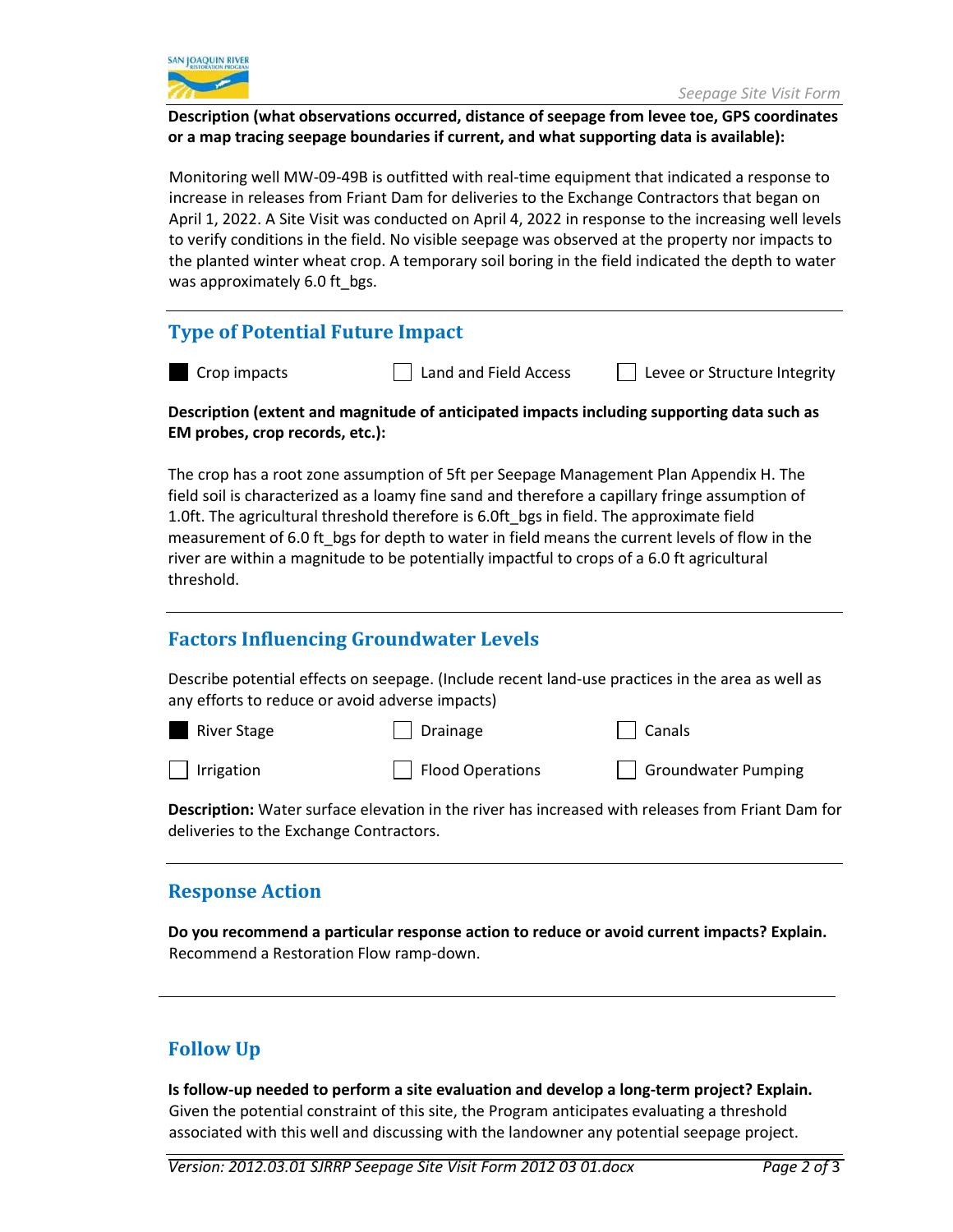

Please include a Photo number or ID, the time (and date, if different from Site Evaluation date) the photo was taken, the location the photo was taken from and a description of the image subject and important points shown in it.

*1)* View from temporary soil boring in field at MW-09-49B. Looking upstream, river is on the left.



*2)* View from temporary soil boring in field at MW-09-49B. Looking away from river.



## **Other**

Please attach additional pages as needed to describe all photos taken, or to add additional information, comments, records or supporting data to the Site Evaluation.

*1)* No irrigation or ongoing pumping noted.

## **Action Items**

Refer to Response Action form dated April 4, 2022.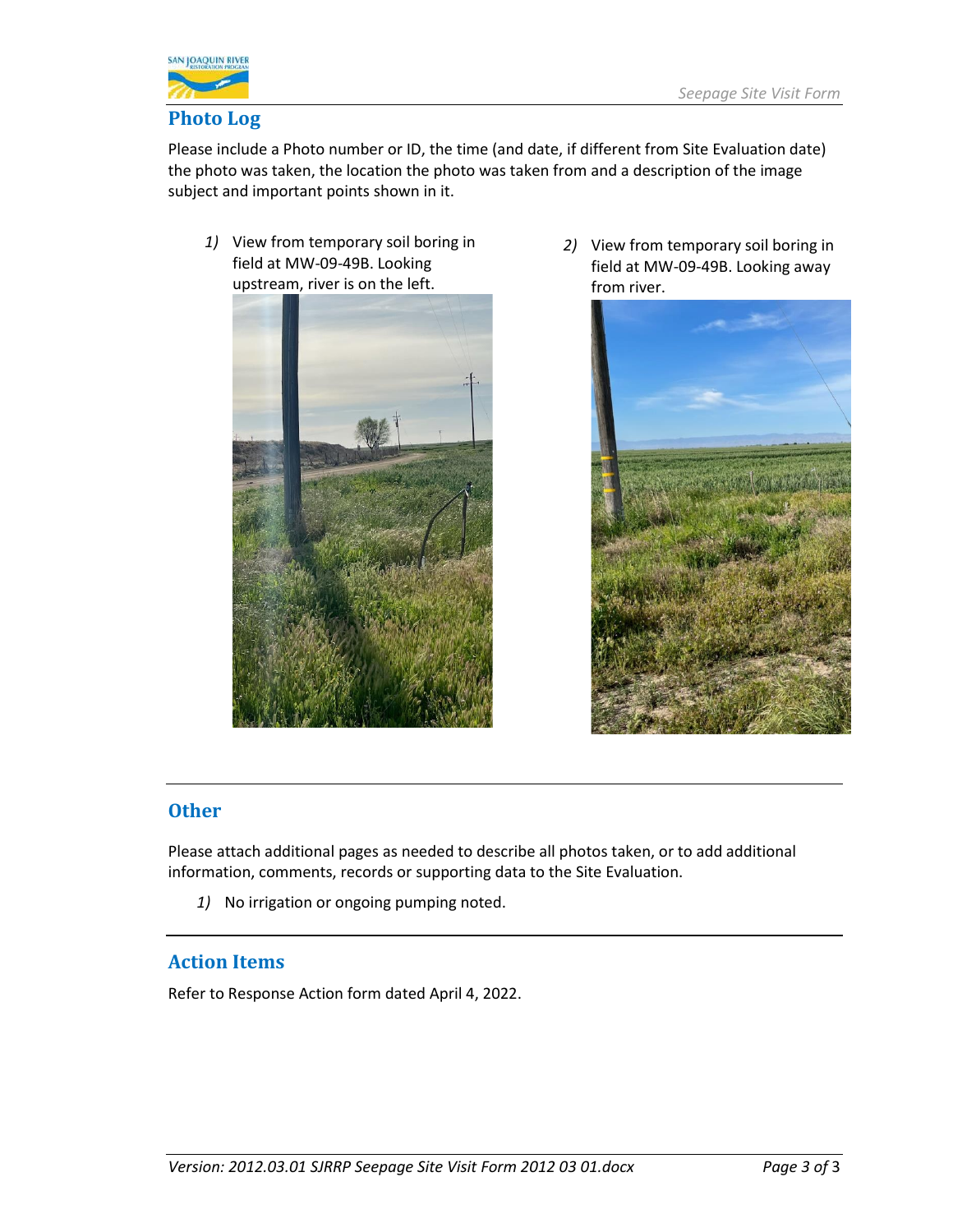Date and Time of Response: April 4, 2022 @ 9:00AM

Address or Parcel: APN 015-060-42S

Seepage Report ID Number:2022.01

### **Relevant Data:**

Groundwater Observations: Temporary soil boring measurement of 6.0 ft\_bgs near MW-09-49B

Site Evaluation: See Seepage Site Visit Form 2022.01

Landowner Input: From March 25, 2022 site visit, next irrigation event is scheduled later in April. Then switching from winter wheat to corn.

Comments: Beginning April 5 at midnight, Reclamation will reduce Restoration Flows at Gravelly Ford from 425 cfs to 375 cfs, and then incrementally drop flows in 50 cfs increments until 0 cfs is reached on approximately April 11. This change is consistent with the SJRRP Seepage Management Plan and accounts for field measurements taken on April 4. Restoration Flows will not resume until there is sufficient channel capacity to operate below seepage thresholds. Reclamation will continue groundwater monitoring throughout the Restoration Area regardless of the quantity of Restoration Flows in the system.